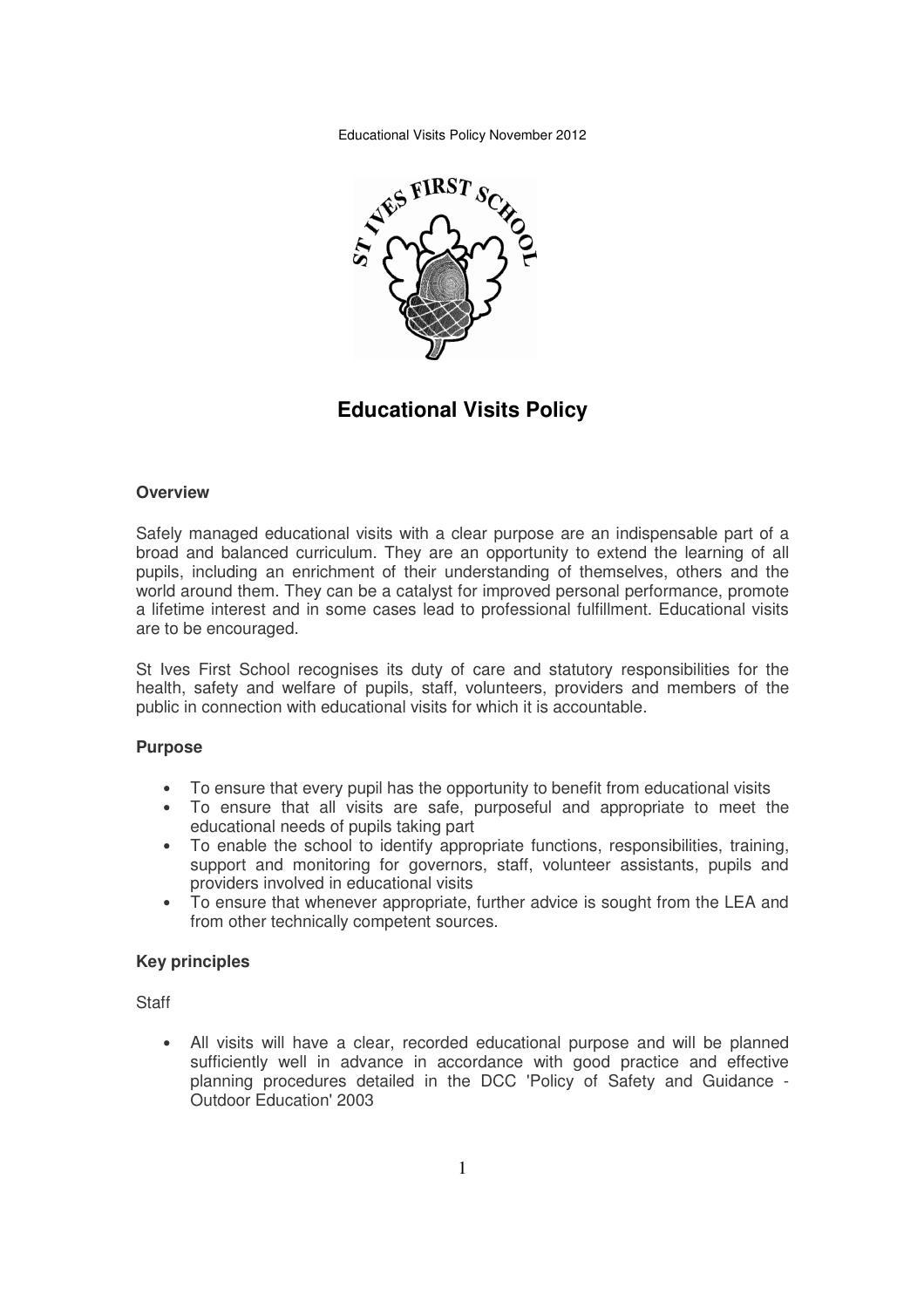- The governing body will include in its role the support of school policy and procedures for educational visits including the reporting of visits.
- The Headteacher will be responsible for the approval of all visits, or may designate this function to the Educational Visits Co-ordinator.
- In the absence of a named and trained Educational Visits Co-ordinator (to support the governing body) the Headteacher automatically assumes this role.
- There will be a named and approved Group Leader (and where appropriate, deputy) on all educational visits. This group leader will be specifically competent for the role as detailed in the 'Policy of safety and Guidance-Outdoor Education' 2003. If in any doubt confirmation will be sought from the Outdoor Education Adviser.\*
- Working with the EVC as necessary, the Group Leader will be responsible for all aspects of the planning, risk assessment and organisation of the visit. The Group Leader will assume full responsibility during the visit, including ongoing risk assessment
- The Group Leader will ensure when purchasing goods and services that appropriate checks are made and that insurance and financial procedures have been followed
- Details of any residential visits at home or abroad or day visits involving activities of a hazardous nature will be submitted to the LEA for endorsement well in advance of the departure date.

In Voluntary Aided, foundation and foundation special Schools the governance arrangements may require a governing body to assume overall responsibility and establish a chain of delegation

### **Parents and carers**

- Informed parental consent is required for all educational visits by young people up to the age of eighteen years unless a specific recorded decision to the contrary has been made by the Educational Visits Co-ordinator.
- The school will provide parents and carers with information about policy and procedures relating to the safe management of educational visits
- Parents and carers will be given sufficient written and supplementary information about educational visits to enable them to make informed decisions and give written consent together with medical and emergency contact details
- Whenever appropriate for high risk, residential and foreign visits a briefing meeting with parents/guardians will be arranged
- Expectations with regard to behaviour and codes of conduct will be explained to parents/guardians. This information will include the necessity of meeting additional costs and making collection arrangements in certain circumstances.